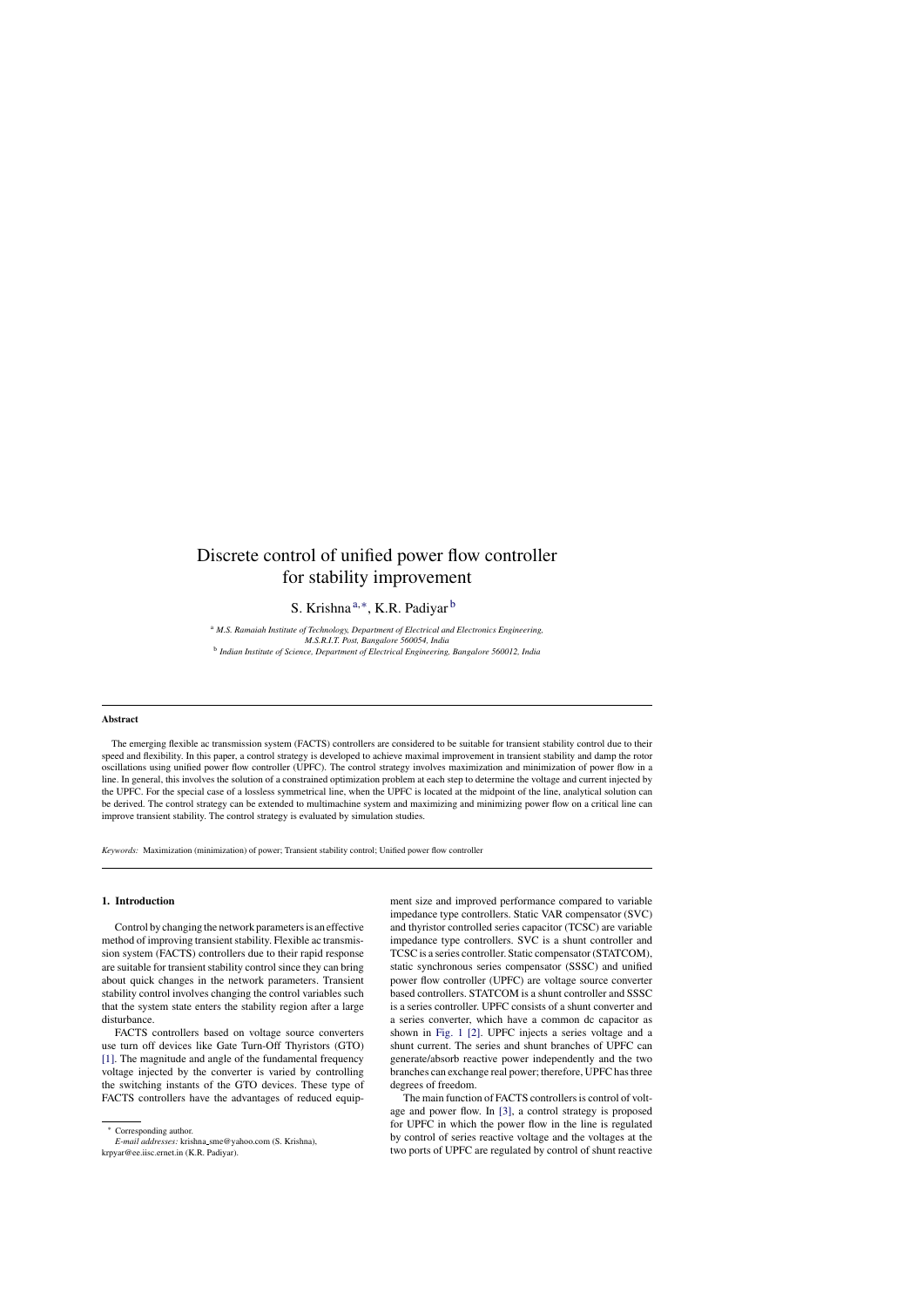

Fig. 1. Schematic diagram of UPFC.

current and series real voltage. In addition to power flow control and voltage regulation, FACTS controllers can be used for transient stability improvement and damping of power swings. Mihalic et al. [4] propose maximization of power using UPFC for improvement in transient stability of a single machine infinite bus (SMIB) system. Bian et al. [5] propose a control strategy to increase power transfer between two large areas during a contingency, using UPFC, while considering the operational constraints.

There are many control measures known as discrete supplementary controls, which are used for transient stability improvement [6]. These controllers do not operate continuously but are initiated following a large disturbance and are temporary in nature.

In this paper, a discrete control strategy is presented for UPFC in order to improve transient stability and damp the oscillations. The previously proposed methods of transient stability improvement and damping of oscillations using network controllers are applicable to braking resistors [7], switched series capacitors [8–10] and TCSC [11], which have a single control variable. The control strategy is not obvious in the case of UPFC, which has three independent control variables. The proposed control strategy involves both maximization and minimization of power flow in the line in which UPFC is located. An expression for power flow in the presence of UPFC is derived. The control strategy is applied to SMIB and multimachine systems.

# **2. Control strategy**

In this section, a control strategy for transient stability improvement and damping the oscillations is developed for UPFC in a SMIB system shown in Fig. 2. The generator is represented by a voltage source  $E_1 \angle \zeta$  (in series with the



Fig. 2. SMIB system with UPFC.

direct axis transient reactance, which is absorbed in the reactance  $X_1$ . This representation of generator is applicable for classical model and two-axis model if direct axis transient reactance  $(x'_d)$  is equal to quadrature axis transient reactance  $(x'_q)$ . For classical generator model,  $E_1$  is constant and  $\zeta = \delta$ , where  $\delta$  is rotor angle. For two-axis model of generator with  $x'_d = x'_q$ ,  $E_1 \angle \zeta = (E'_q + jE'_d) e^{j\delta}$ , where  $E'_q$  is generator quadrature axis voltage and  $E'_{d}$  is generator direct axis voltage. The UPFC is represented by a series voltage source V∠φ and a shunt current source I∠ψ*.* Neglecting losses, the real power constraint on the UPFC is given by the following equation:

$$
\Re[V^{\rm sh}\angle\theta^{\rm sh}(I\angle\psi)^*] = \Re[V\angle\phi(I^{\rm se}\angle\phi^{\rm se})^*]
$$
 (1)

Transient stability is improved by maximizing the electrical power  $P_e$  as soon as the disturbance is detected and then the rotor oscillations are damped by successively decreasing the decelerating and accelerating areas. The control strategy is developed using the power angle curves for the SMIB system, shown in Fig. 3; the generator is represented by classical model. There are three power angle curves corresponding to base power (with base or operating values of UPFC control variables), maximum power and minimum power. Power can be maximized and minimized by suitably selecting the values of UPFC control variables. *P*<sup>m</sup> is the mechanical power input. Let  $\delta_s$  be the initial as well as the post-fault steady state rotor angle of the SMIB system. For a disturbance like a three phase fault at the generator terminals, the accelerating area is 'abcda'. Due to the kinetic energy stored in the rotor at the time of fault clearing, the rotor swings beyond  $\delta_{\rm cl}$  (the rotor angle at the instant of clearing) and reaches a peak of  $\delta_{\text{max}}$  when the decelerating area 'defgd' is equal to the area 'abcda'. In order to minimize  $\delta_{\text{max}}$ , it is essential to maximize the electrical power. Thus 'e' and 'f' lie on the power angle curve corresponding to the maximum power flow in the line controlled by adjusting



Fig. 3. Power angle curves.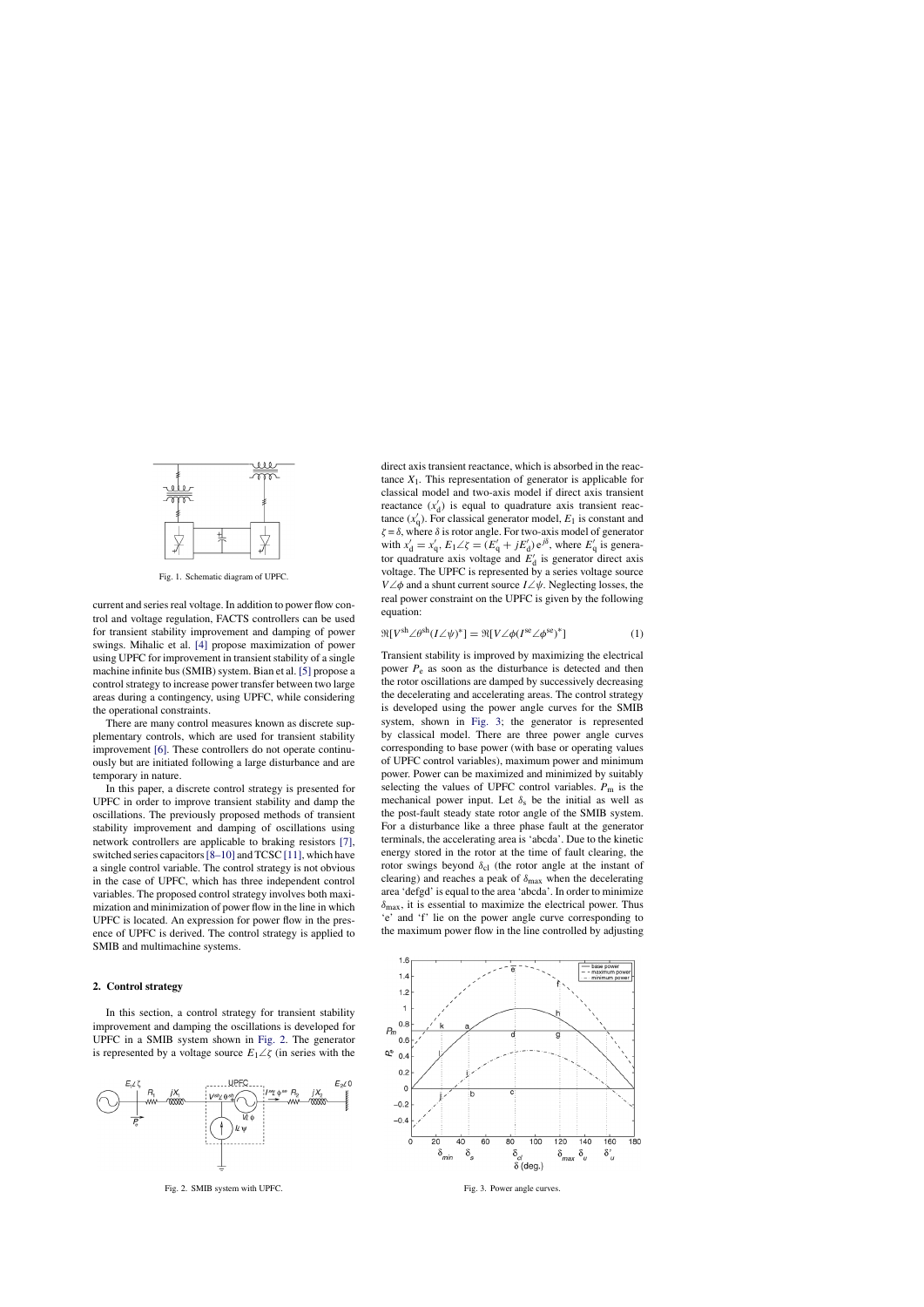the UPFC variables *V,*  $\phi$  and *I* (it is to be noted that  $\psi$  is a dependant variable constrained by equation (1)). At  $\delta = \delta_{\text{max}}$ ,  $\frac{d\delta}{dt} = 0$ . For values of  $\delta_{\text{max}} \leq \delta_{\text{u}}$ , where  $\delta_{\text{u}}$  is the value of the rotor angle at the unstable equilibrium point corresponding to the post-fault steady state values of the UPFC variables, switching the UPFC variables to the operating values at the instant when  $\delta = \delta_{\text{max}}$ , results in steering the rotor angle to the stable equilibrium value  $\delta_s$ . When  $\delta = \delta_s$ ,  $\frac{d\delta}{dt}$  is negative and is at the minimum. Switching the UPFC variables such that the power flow is minimum, results in reducing the undershoot of the rotor angle. The rotor angle reaches a minimum value of  $\delta_{\text{min}}$  such that the accelerating area 'aijka' is equal to the decelerating area 'ghag'. At  $\delta = \delta_{\text{min}}$ ,  $\frac{d\delta}{dt} = 0$  and switching the UPFC variables to the operating values at this instant results in steering the rotor angle to the stable equilibrium value. When  $\delta = \delta_s$ ,  $\frac{d\delta}{dt}$  is maximum and the UPFC variables are switched such that the power flow is maximum. To summarize, both overshoot and undershoot of the rotor angle can be minimized if the power flow is maximized when  $\delta > \delta_s$ , dδ  $\frac{d\delta}{dt} > 0$  and power flow is minimized when  $\delta < \delta_s$ ,  $\frac{d\delta}{dt} < 0$ .

When  $\delta_{\rm u} \leq \delta_{\rm max} \leq \delta_{\rm u}'$  ( $\delta_{\rm u}'$  is the value of the rotor angle at the unstable equilibrium point for maximum power), the UPFC variables cannot be switched to their operating values until  $\delta$  reduces to  $\delta_u$  at which  $P_e^{\text{pf}} = P_m$ , where  $P_e^{\text{pf}}$  is the electrical power corresponding to the post-fault (base) case. At this point,  $\frac{d\delta}{dt} < 0$  and the potential energy  $W_p$  defined for the post-fault system reaches a maximum and  $\frac{dW_p}{dt} = 0$ .

$$
W_{\rm p} = \int_{\delta_{\rm s}}^{\delta} (P_{\rm e}^{\rm pf} - P_{\rm m}) \,\mathrm{d}\delta \tag{2}
$$

It is to be noted that even for  $\delta = \delta_{\text{max}}$ ,  $\delta_{\text{max}} \leq \delta_{\text{u}}$ ,  $\frac{dW_{\text{p}}}{dt} = 0$  as  $\frac{d\delta}{dt} = 0.$ 

The control strategy can be stated as follows:

- (1) As soon as a large disturbance is detected, the control variables are selected such that the power is maximized.
- (2) The control variables are switched to their operating values when  $\frac{dW_p}{dt} = 0$  and  $\frac{d\delta}{dt} \leq 0$ .
- (3) The control variables are selected such that the power is minimized when  $\frac{d\delta}{dt}$  is at a minimum and  $\frac{d\delta}{dt} < -\epsilon$ .
- (4) The control variables are switched to their operating values when  $\frac{d\delta}{dt}$  becomes zero.
- (5) The control variables are selected such that the power is maximized when  $\frac{d\delta}{dt}$  is at a maximum and  $\frac{d\delta}{dt} > \epsilon$ . The procedure from step 2 is repeated.

 $\left|\frac{d\delta}{dt}\right| \leq \epsilon$ . Step 2 is applicable for both cases, namely  $\delta_{\text{max}} \leq \delta_{\text{u}}$ The control action is disabled when the maximum value of  $|$ <sup>at</sup> | and  $\delta_{\rm u} < \delta_{\rm max} \leq \delta_{\rm u}'$ ;  $\frac{dW_{\rm p}}{dt} = 0$  when  $P_{\rm e}^{\rm pf} = P_{\rm m}$  or  $\frac{d\delta}{dt} = 0$ . The control strategy is applicable even if the post-fault operating point is not the same as the pre-fault operating point.

It is to be noted that the control strategy for UPFC is general. For FACTS controllers like SVC, TCSC, STATCOM and SSSC which have a single control variable, power is maximized when operating at the capacitive limit and power is minimized when operating at the inductive limit in the range  $0 \leq \delta \leq \pi$ .

The control strategy is developed for classical model of the generator. The same control strategy can also be applied to a system with generator represented by detailed (two-axis) model. This is based on the fact that the potential energy given by Eq. (2) is applicable even for two-axis model of generator [12].

#### **3. Optimization of power with UPFC**

The UPFC is located in the transmission line as shown in Fig. 2. The generator power (objective function to be maximized or minimized) can be expressed in terms of the UPFC control variables *V*,  $\phi$ , *I* and  $\psi$  as follows:

$$
P_e = cV \cos \phi + dV \sin \phi + fI \cos \psi + gI \sin \psi + l \quad (3)
$$

The real power constraint (equality constraint) on the UPFC is given by the following equation:

$$
mV2 + nI2 + oV \cos \phi + pV \sin \phi + qI \cos \psi
$$
  
+rI \sin \psi + tVI \sin(\psi - \phi) = 0 (4)

The expressions for the coefficients *c* to *t* are given in Appendix A.

The following constraints are imposed on the ratings of the series and the shunt converters:

$$
0 \le V \le V_{\text{max}} \tag{5}
$$

$$
0 \le I \le I_{\text{max}} \tag{6}
$$

# *3.1. Lossless circuit*

For a lossless circuit  $(R_1 = R_2 = 0)$ ,  $m = n = t = 0$ ; the real power constraint on the UPFC given by Eq. (4) can be written as follows:

 $oV \cos \phi + pV \sin \phi + qI \cos \psi + rI \sin \psi = 0$  (7)

The variable  $\psi$  is eliminated using Eq. (7).

$$
\psi = \cos^{-1}\left(-\frac{oV\cos\phi + pV\sin\phi}{I\sqrt{q^2 + r^2}}\right) + \tan^{-1}\left(\frac{r}{q}\right) \tag{8}
$$

The first term on the right-hand side has two values. The second term on the right-hand side has a unique value  $\alpha_1$ such that  $\sin \alpha_1 = \frac{r}{\sqrt{q^2+r^2}}$  and  $\cos \alpha_1 = \frac{q}{\sqrt{q^2}}$  $\frac{q}{q^2+r^2}$ . Substituting this expression for  $\psi$  in Eq. (3), the following expression is obtained for power in terms of three control variables namely *V*, *I* and φ:

$$
P_{e} = \left(c - \frac{fq + gr}{q^{2} + r^{2}} \rho\right) V \cos \phi + \left(d - \frac{fq + gr}{q^{2} + r^{2}} p\right) V \sin \phi
$$
  

$$
\pm \frac{sq - fr}{q^{2} + r^{2}} \sqrt{I^{2}(q^{2} + r^{2}) - (\rho V \cos \phi + pV \sin \phi)^{2}} + l
$$
(9)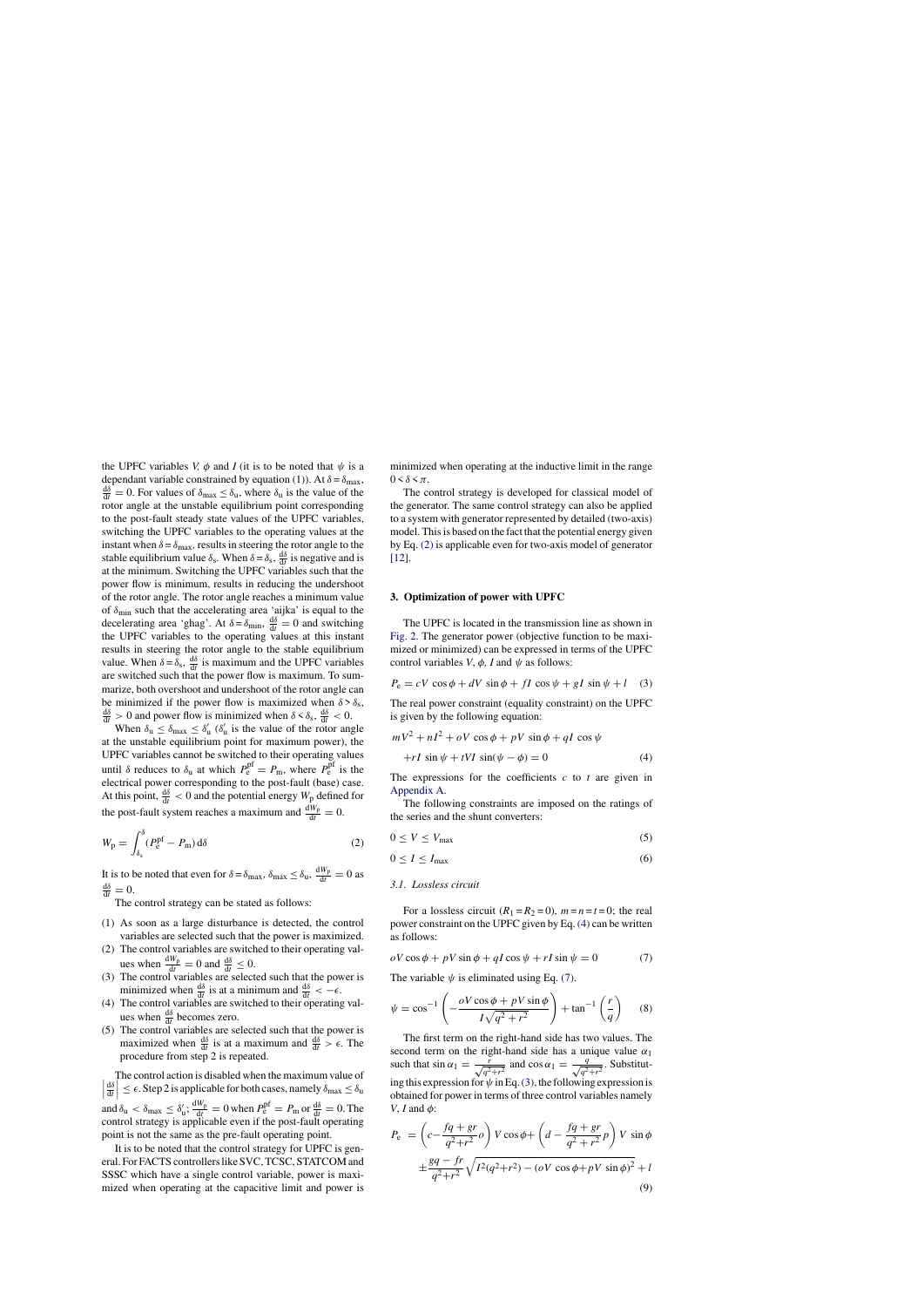This is the objective function to be maximized (or minimized) subject to the inequality constraints given by Eqs.  $(5)$  and  $(6)$ . The Kuhn–Tucker conditions for optimal power are given by the following equations:

$$
\frac{\partial P_e}{\partial V}V(V - V_{\text{max}}) = 0\tag{10}
$$

$$
\frac{\partial P_e}{\partial I}I(I - I_{\text{max}}) = 0\tag{11}
$$

$$
\frac{\partial P_e}{\partial \phi} = 0 \tag{12}
$$

The magnitudes of series voltage and shunt current injected by UPFC for maximum as well as minimum power are the limits  $V_{\text{max}}$  and  $I_{\text{max}}$ , respectively, for all values of  $\zeta$ . If  $E_1 = E_2$  and  $X_1 = X_2$ , for maximum power,  $\phi$  and  $\psi$  are obtained as linear functions of  $\zeta$  given by the following equations:

$$
\phi = \frac{\zeta}{2} - \frac{\pi}{2} \tag{13}
$$

$$
\psi = \frac{\zeta}{2} - \frac{\pi}{2}, \quad 0 < \zeta < \pi \tag{14}
$$

For minimum power,  $\phi$  and  $\psi$  are obtained as linear functions of  $\zeta$  given by the following equations:

$$
\phi = \frac{\zeta}{2} + \frac{\pi}{2} \tag{15}
$$

$$
\psi = \frac{\zeta}{2} + \frac{\pi}{2}, \quad 0 < \zeta < \pi \tag{16}
$$

If *X* is the total reactance,  $X_1 = X_2 = \frac{X}{2}$ . Let  $E_1 = E_2 = E$ . Substituting the expressions for  $\phi$  and  $\psi$  given by Eqs. (13)–(16) in the Eq. (3), the expressions for maximum and minimum power are as given below:

$$
P_{\text{max}} = \frac{EV_{\text{max}}}{X} \cos\left(\frac{\zeta}{2}\right) + \frac{EI_{\text{max}}}{2} \sin\left(\frac{\zeta}{2}\right) + \frac{E^2 \sin \zeta}{X},
$$
  
0 < \zeta < \pi (17)

$$
P_{\min} = -\frac{EV_{\max}}{X} \cos\left(\frac{\zeta}{2}\right) - \frac{EI_{\max}}{2} \sin\left(\frac{\zeta}{2}\right) + \frac{E^2 \sin \zeta}{X},
$$
  
0 < \zeta < \pi (18)

The power through the dc link (power transferred from the series branch to the shunt branch) for both maximum and minimum power for the special case  $(E_1 = E_2 \text{ and } X_1 = X_2)$  is as follows:

$$
P_{\rm dc} = \frac{V_{\rm max} I_{\rm max}}{2}, \quad 0 < \zeta < \pi \tag{19}
$$

It can be seen that for this special case, the power through the dc link for maximum and minimum power depends only on the ratings of the shunt and series converters and does not depend on the system parameters.



Fig. 4. Magnitude of series voltage and shunt current injected by UPFC for maximum power (dc power  $= 0$ ).

If the power through the dc link is constrained to be zero, the series and the shunt branches inject reactive voltage and reactive current, respectively. The plot of the injected reactive voltage and reactive current for maximum power are shown in Fig. 4.

# **4. Extension of control strategy to multimachine system**

The extension of the control strategy to multimachine system is based on the fact that when a power system becomes unstable, it initially splits into two groups. There is a unique cutset known as critical cutset consisting of series elements (connecting the two areas) across which the angle becomes unbounded [12]. The system can be represented as shown in Fig. 5. Locating the UPFC in one of these lines belonging to the critical cutset strengthens the system and improves transient stability.

The potential energy  $W_p$  can be expressed as follows [12]:

$$
W_{\mathbf{p}} = \sum_{k=1}^{ns} \int_{t_o}^{t} (P_k - P_{ks}) \frac{\mathrm{d}\delta_k}{\mathrm{d}t} \mathrm{d}t \tag{20}
$$

where  $P_k$  is the power flow in the series element  $k$ ,  $P_{ks}$ the post-fault steady state value of  $P_k$ ,  $\delta_k$  the phase angle



Fig. 5. Coherent areas.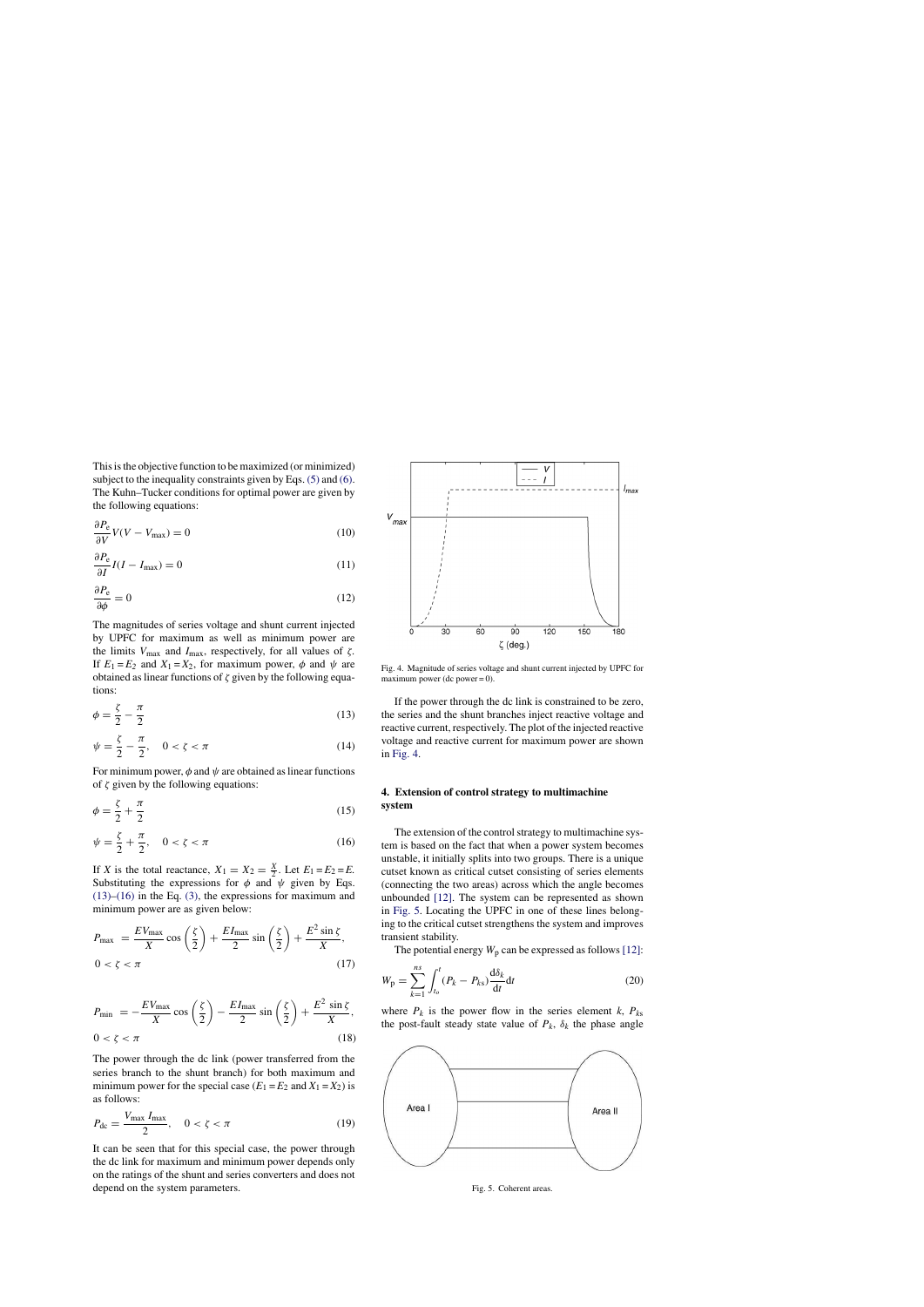difference across the element and *ns* is the total number of series elements.  $P_k$  and  $\delta_k$  are defined for the post-fault network.

The potential energy can be decomposed into the energy within the two areas and the energy along the critical cutset [11]. Assuming coherent areas, the potential energy within an area is zero as all the buses in that area have the same frequency ( $\frac{d\delta_k}{dt}$  is zero for all series elements within an area). Hence, the potential energy given by Eq. (20) can be written as follows:

$$
W_{\mathbf{p}} = \sum_{k=1}^{nc} \int_{t_o}^{t} (P_k - P_{ks}) \frac{\mathrm{d}\delta_k}{\mathrm{d}t} \mathrm{d}t \tag{21}
$$

where *nc* is the number of elements in the critical cutset. If a series element (line or transformer) *k* in the critical cutset connects buses *i* and *j*,

$$
P_k = V_i V_j b_k \sin \delta_k \tag{22}
$$

$$
\delta_k = \phi_i - \phi_j \tag{23}
$$

where  $V_i$  and  $V_j$  are the voltage magnitudes at buses *i* (in area I) and *j* (in area II), respectively, and  $b_k$  is the susceptance of the series element.  $\phi_i$  and  $\phi_j$  are phase angles of voltage at buses *i* and *j*, respectively. Due to the assumption of coherency, the variations of  $V_i$  and  $\phi_i$  are similar for all the elements in the critical cutset. This is also true of the variations of  $V_j$  and  $\phi_j$ . Therefore, the variation of energy in all the lines in the critical cutset is similar. Hence, the variation of potential energy can be monitored from the energy in the individual lines in the cutset. Hence

$$
W_{\rm p} = A_k \int_{t_o}^{t} (P_k - P_{ks}) \frac{\mathrm{d}\delta_k}{\mathrm{d}t} \mathrm{d}t \tag{24}
$$

where  $A_k$  is a constant and subscript  $k$  refers to any element in the cutset.

The expression for potential energy is similar to that for SMIB system given by Eq.(2). Therefore, the control strategy developed for SMIB system can be extended to the multimachine system also, by replacing  $\frac{d\delta}{dt}$  by  $\frac{d\delta_k}{dt}$ . In step 2 of the control strategy,  $\frac{dW_p}{dt} = 0$  if  $P_k = P_{ks}$  or  $\frac{d\delta_k}{dt} = 0$ .

The power flow considered in the control strategy is that flowing from the area containing the advanced generators to the other area.  $\delta_k = \phi_i - \phi_j$ , where  $\phi_i$  is the phase angle of bus *i* which is in the area containing advanced generators and  $\phi_i$ is the phase angle of bus *j* which is in the other area.

The UPFC is represented by a two-port network as shown in Fig. 6.

The external network can be represented by its Thevenin equivalent at the two ports of UPFC. By taking the opencircuit voltage at port 2 as reference, the two-port network equation is as follows:

$$
\begin{bmatrix} E_1 \angle \zeta \\ E_2 \angle 0 \end{bmatrix} = - \begin{bmatrix} Z_1 \angle \theta_1 & Z_m \angle \theta_m \\ Z_m \angle \theta_m & Z_2 \angle \theta_2 \end{bmatrix} \begin{bmatrix} \hat{I}_{l1} \\ \hat{I}_{l2} \end{bmatrix} + \begin{bmatrix} \hat{V}_{n1} \\ \hat{V}_{n2} \end{bmatrix}
$$
 (25)

where  $E_1\angle\zeta$  and  $E_2\angle 0$  are the open-circuit voltages at the ports 1 and 2, respectively.

The power flow in the line in which UPFC is located, is given by the following equation:

$$
P_{k} = a'V^{2} + b'I^{2} + c'V\cos\phi + d'V\sin\phi + f'I\cos\psi
$$
  
+g'I\sin\psi + h'VI\cos(\psi - \phi)  
+k'VI\sin(\psi - \phi) + l' (26)

The real power constraint on the UPFC is given by the following equation:

$$
m'V^2 + n'I^2 + o'V\cos\phi + p'V\sin\phi + q'I\cos\psi
$$
  
+r'I sin  $\psi$  + s'V I cos $(\psi - \phi)$  + t'V I sin $(\psi - \phi)$  = 0  
(27)

The expressions for the coefficients  $a'$  to  $t'$  are given in Appendix B.

The expression for power given by Eq. (26) is different from that given by Eq. (3) for the SMIB system. This is because of the following two reasons:

- (1) The power considered for the SMIB system is the generator power, whereas for the multimachine system, it is the power at the input port of UPFC.
- (2) For the multimachine system, in general  $Z_m \angle \theta_m$  is not zero. For the special case in which the line in which UPFC is located, is the only line in the cutset,  $Z_m \angle \theta_m = 0$ .

Therefore, the expressions for power for the SMIB system and the multimachine system are equivalent if  $Z_m \angle \theta_m = 0$ and the circuit is lossless i.e.  $\theta_1 = \theta_2 = 90^\circ$ .

The real power constraint given by Eq. (27) is different from that given by Eq. (4) due to the impedance  $Z_m \angle \theta_m$ .

For optimization of power with UPFC, the open-circuit voltages at the UPFC ports are computed at every step. The optimal values of UPFC control variables  $V\angle\phi$  and  $I\angle\psi$ are obtained and from these values, the currents  $\hat{\mathbf{I}}_{l1}$  and  $\hat{\mathbf{I}}_{l2}$ (shown in Fig. 6) are computed. These currents are used in the following network equation to obtain the network voltages:

$$
[Y]\hat{V} = \hat{I} \tag{28}
$$



Fig. 6. Equivalent circuit of UPFC.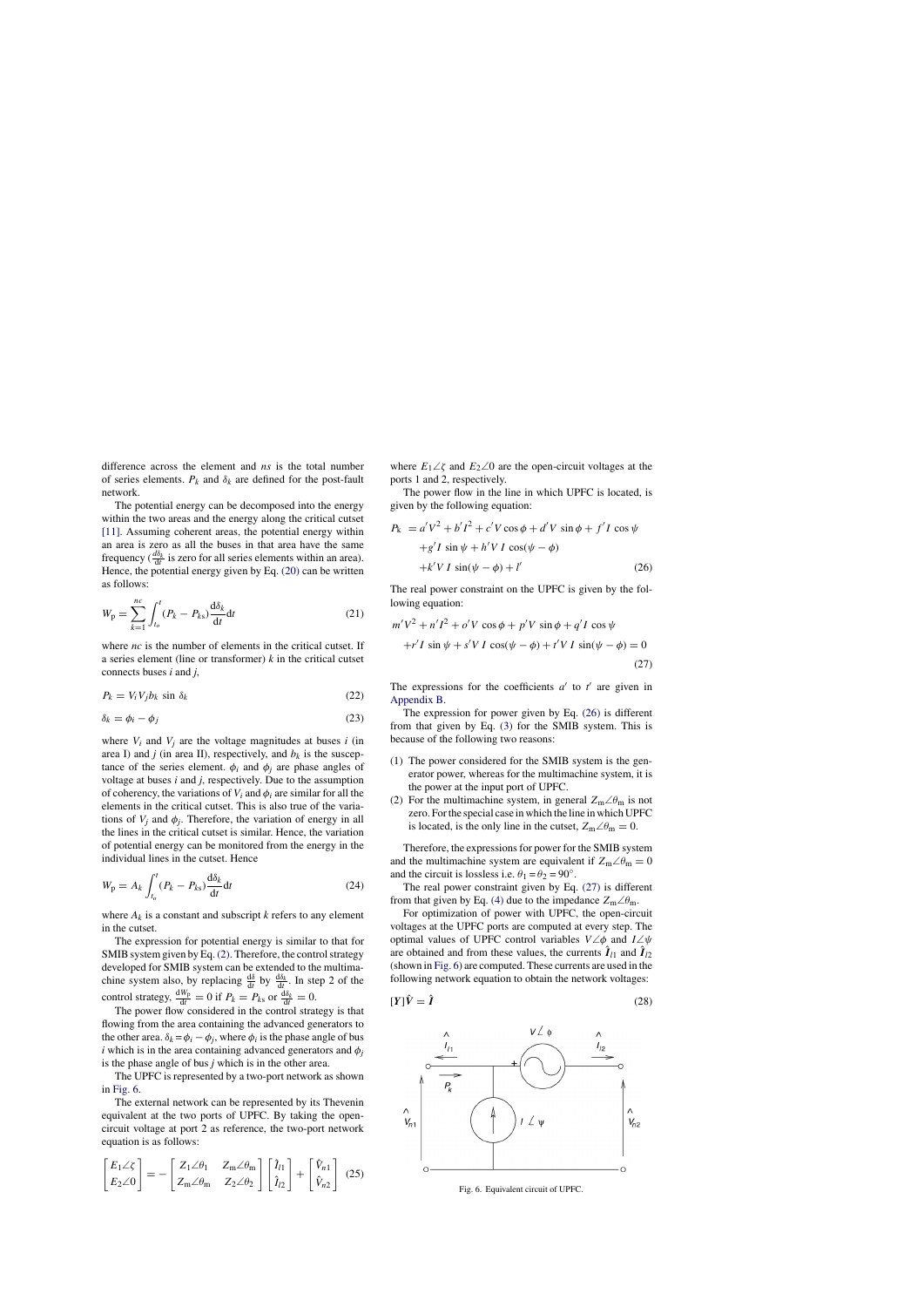where  $[Y]$  is the bus admittance matrix,  $\hat{V}$  the vector of network voltages and  $\hat{I}$  is the vector of currents, which includes generator currents (generator being represented by its Norton's equivalent circuit) and the currents at the UPFC ports.

# **5. Simulation studies**

#### *5.1. SMIB system*

The control strategy is applied to the SMIB system with UPFC, the data for which are given in Appendix C. The generator is represented by two-axis model with static exciter. Since  $x'_d = x'_g$  for the generator considered, an equivalent circuit exists for the generator stator. The network and stator dynamics are neglected. The UPFC is located in transmission line as shown in Fig. 2, such that  $X_1 = X_2$ . The reactance  $X_1$  includes the generator direct axis transient reactance  $x'_d$ . The UPFC is represented by series voltage and shunt current sources; the series voltage rating  $(V_{\text{max}})$  is 0.2, and the shunt current rating  $(I_{\text{max}})$  is 0.1.

The control strategy is applied to this system by creating a large disturbance. The generator is initially supplying power of 0.03, with its terminal voltage being 1. The series voltage and shunt current of UPFC are zero in steady state. A step change of 0.69 in the mechanical power input at 0.1 s is considered as a large disturbance. The system is unstable without any control. The application of the control strategy stabilizes the system as shown in Fig.  $7(a)$ ; the control is initiated at 0.1 s. System simulation is carried out using Simulink and Matlab optimization toolbox [13] is used to obtain optimum values of the UPFC control variables. Whenever power is to be maximized or minimized, the optimization is to be carried out at each step of the simulation. The optimal values of the control variables obtained at each step are taken as the starting values for optimization at the next step. The analytical solution given in Section 3 for the lossless circuit is taken as the starting value for optimization at the first step of simulation. It is to be noted that the analytical solution given in Section 3 cannot be used directly since *E*<sup>1</sup> is not constant and the line resistance is taken into account.

The series reactive and real voltages of the UPFC are plotted in Fig. 7(b). The shunt reactive current of the UPFC is plotted in Fig. 7(c). The real components of the series voltage and the shunt current of UPFC are small compared to their respective reactive components. The power through the dc link of UPFC (power transferred from the series branch to the shunt branch) is shown in Fig. 7(d).

Fig. 8 shows the plot of total system energy. The energy decreases when UPFC control variables are selected so as to maximize or minimize the power. Here the pre-disturbance energy is assumed to be zero. The steady state is reached in about 2 s. This is also evident from Fig. 7(a).



Fig. 7. Response to step change in mechanical power: (a) plot of rotor angle; (b) plot of series reactive and real voltages of UPFC; (c) plot of shunt reactive current of UPFC; (d) plot of power through the dc link of UPFC.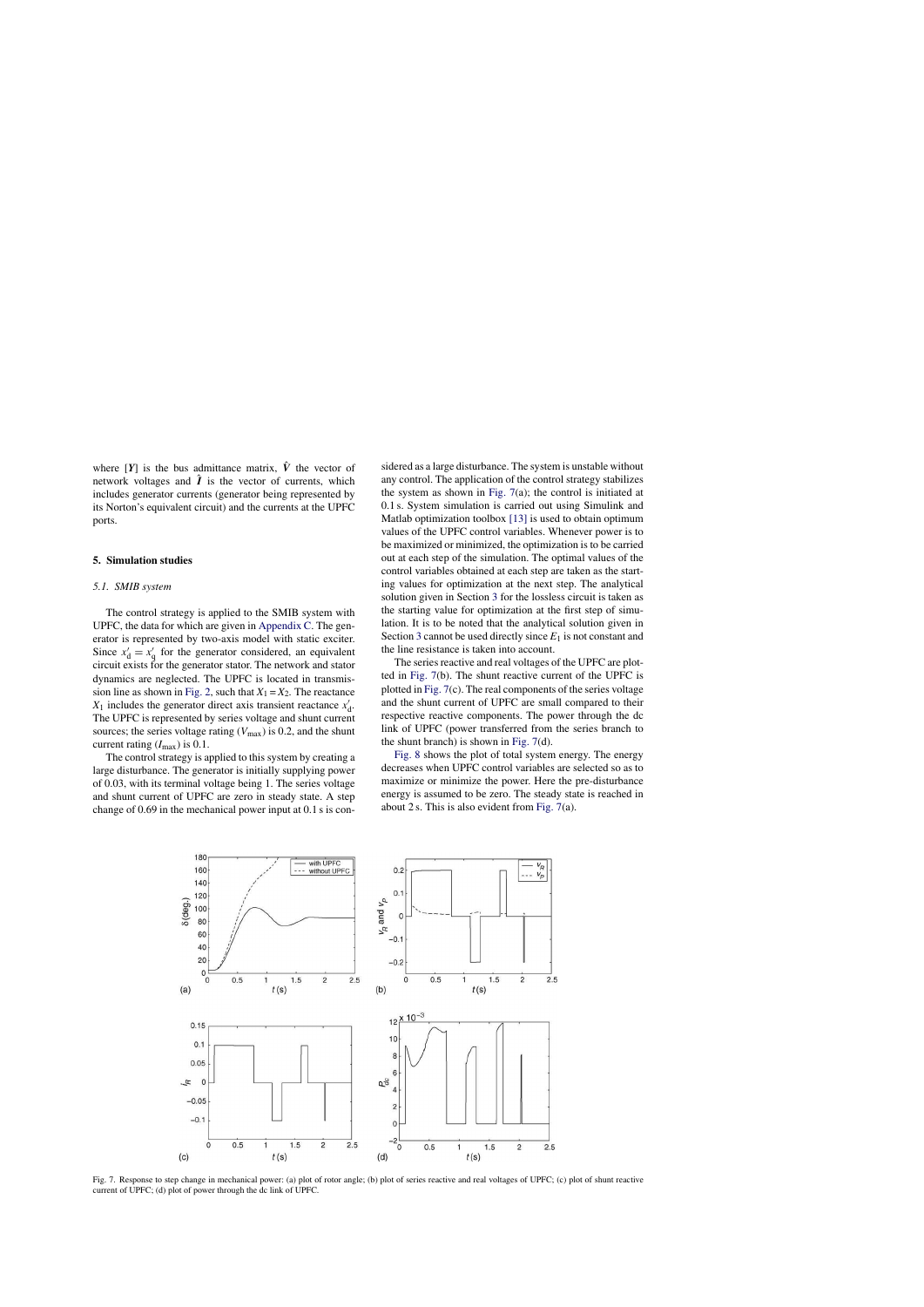



Fig. 10. Swing curves without control.

#### *5.2. Multimachine system*

The control strategy is evaluated by a simulation study on the 10 generator 39 bus New England system. The system data are given in [14]. Fig. 9 shows the single line diagram of the system. The generators are represented by classical model. Loads are assumed to be of constant impedance type. Network losses are ignored.

Fig. 10 shows the swing curves without any control for a fault at bus 34 cleared by tripping the line 34–35 at 0.267 s. The system is unstable; generator 2 separates from the rest of the system. The lines 11–12 and 18–19 form the critical cutset. The same disturbance is simulated with UPFC at bus

11 in the lines 11–12. A rating of 0.2 is used for both series voltage and shunt current of UPFC. It is assumed that UPFC does not inject any voltage or current in steady state. With control initiated at the instant of fault clearing, the system is stable as shown in Fig. 11. Fig. 12 shows the plot of total system energy. Without any control, the system energy in the post-fault period would have been constant due to absence of damping whereas every switching of the UPFC control variables to maximize or minimize the power flow in the line contributes to damping, which can be seen by the decrease in energy during these periods. Fig. 13 shows the plot of power flow in the line 11–12, with and without UPFC. With UPFC, there are discontinuities in the curve due to switchings



Fig. 9. Single line diagram of 10 generator 39 bus New England system.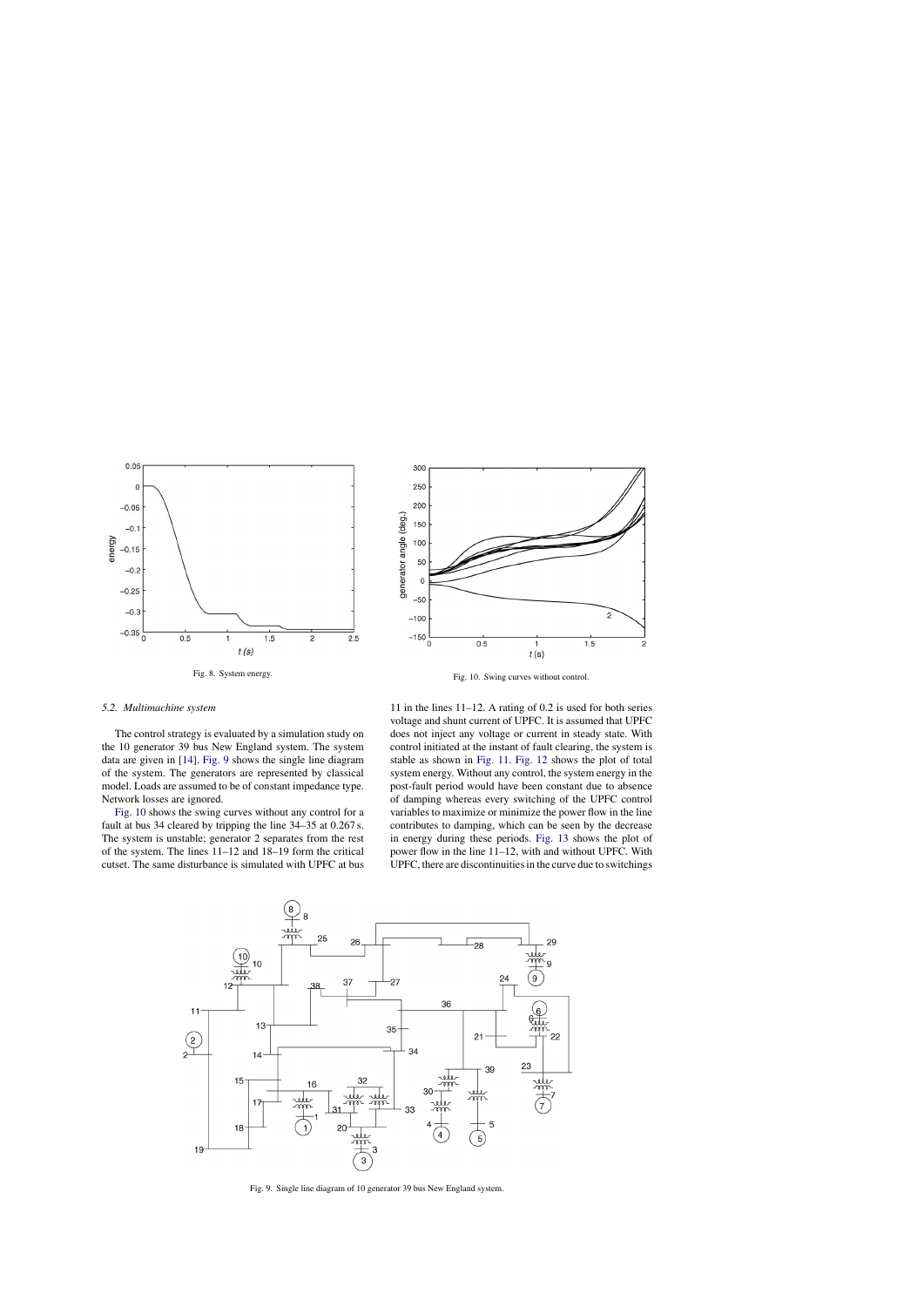

Fig. 11. Swing curves with control action initiated at the instant of fault clearing.



Fig. 12. System energy with control action initiated at the instant of fault clearing.



Fig. 13. Power flow in the line 11–12.

between base power, maximum power and minimum power. The control variables of UPFC and power through dc link of UPFC are shown in Fig. 14.

## **6. Discussion**

The UPFC has three independent control variables. The set of independent control variables is not unique. In this paper, the control variables are chosen as the magnitude and angle of the injected series voltage and the magnitude of the shunt current. The constraints on the ratings of the series and the shunt converters can be easily expressed due to the selection of these control variables.

In [4], the control variables are chosen as series voltage magnitude, series voltage angle and effective shunt susceptance. The maximum value of the effective shunt susceptance is assumed as the optimum value in order to maximize power. But unlike in [4], the effective shunt susceptance need not be constant (at the limit) at all values of  $\zeta$  as shown in Fig. 15. These curves are obtained for the following values of system parameters:  $E_1 = E_2 = 1$ ,  $R_1 = R_2 = 0$ ,  $X_1 = X_2 = 0.5$ ,  $V_{\text{max}} = 0.5, I_{\text{max}} = 0.5.$ 

When the power through the dc link is constrained to be zero, the optimal magnitudes of the injected voltage and current are not at the limits for large values of  $\zeta$  ( $\zeta$  near 180<sup>°</sup>) and small values of  $\zeta$  ( $\zeta$  near  $0^\circ$ ), respectively, as shown in Fig. 4. This illustrates that for small values of ζ*,* a SSSC is helpful in increasing the power, whereas for large values of ζ*,* a STATCOM is more effective.

In a multimachine system, the location of FACTS controllers is an important issue. The location should be based on studies to determine the possible modes of instability for different contingencies. In [11], the TCSC is located in a cutset which separates the system into two areas.

It was found from case studies on the New England 10 generator system, that for many contingencies, the generator at bus 2 separates from the rest of the system because of its large inertia constant. For this mode of instability, the critical cutset consists of the lines 11–12 and 18–19. Therefore, in this paper, the case considered for control is one in which generator 2 separates; UPFC is located in a line belonging to the critical cutset.

Control of UPFC in a multimachine system involves two issues namely the maximization (or minimization) of power and determination of switching instants. For maximization and minimization of power, the knowledge of open-circuit voltages and the Thevenin impedance matrix is required. The values of open-circuit voltages can be obtained from the knowledge of Thevenin impedance matrix using the local measurements of voltage and current at the UPFC ports. In order to determine the instants of switching between base power, maximum power and minimum power, the time derivative of the angle across the line for the postfault system is required; this can be computed from local measurements.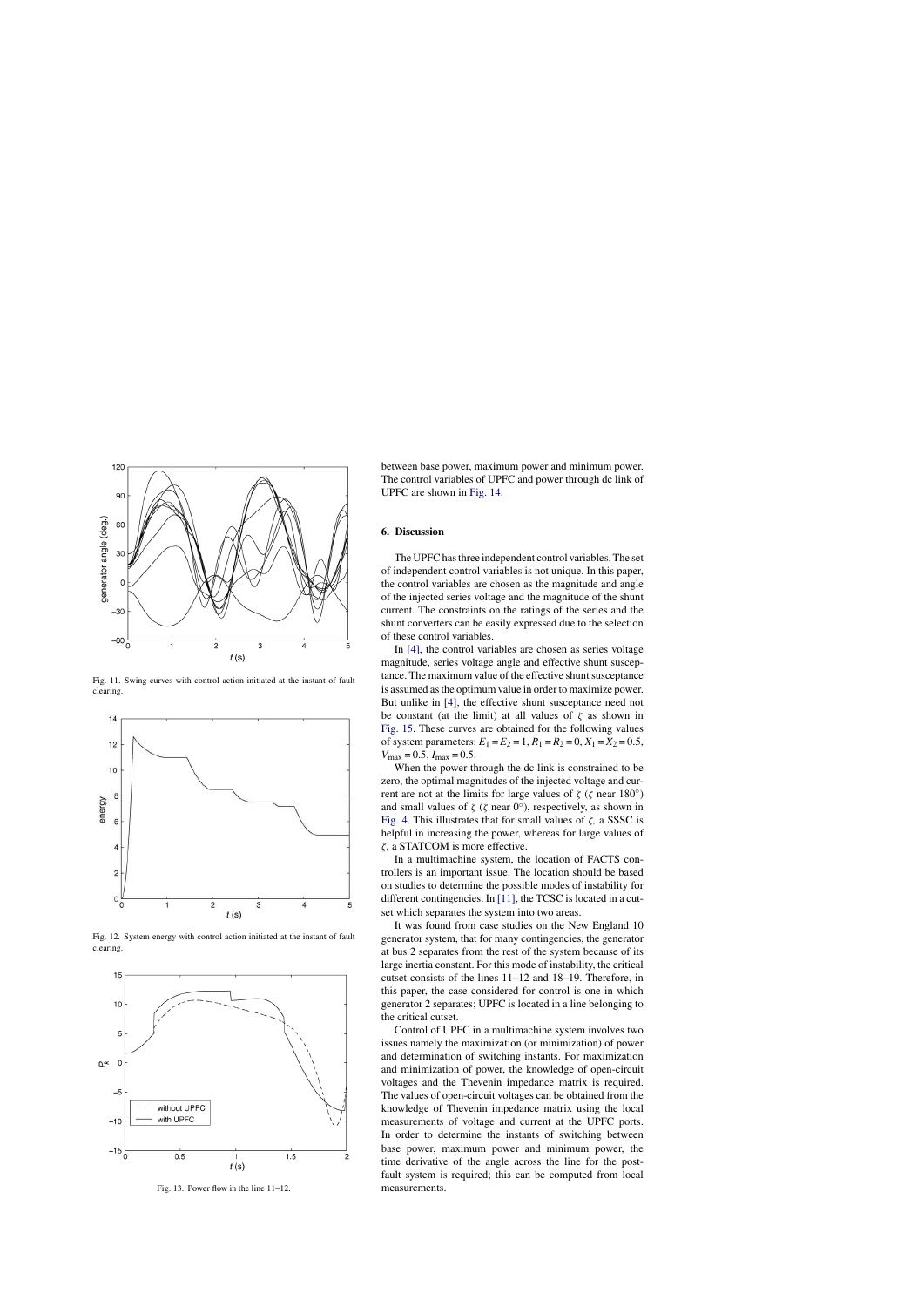

Fig. 14. Control variables of UPFC and power through dc link: (a) plot of series real voltage; (b) plot of series reactive voltage; (c) plot of shunt reactive current; (d) plot of power through the dc link.

The control strategy requires the monitoring of the derivative of the potential energy in the line, which is defined for the post-fault system and is given by

$$
\frac{dW_p}{dt} = A_k (P_k - P_{ks}) \frac{d\delta_k}{dt}
$$
\n(29)

 $\frac{dW_p}{dt} = 0$  if either (i)  $P_k = P_{ks}$  or (ii)  $\frac{d\delta_k}{dt} = 0$ . Hence, the control strategy requires only checking of these two conditions. The instant of switching is determined by the condition,



Fig. 15. Effective shunt susceptance of UPFC for maximum and minimum power.

which arises first. If a line is tripped in order to clear the fault, the post-fault steady state power in the line  $P_{ks}$  is different from the pre-fault steady state value  $P_{k0}$ . Since the variation of  $P_k$  is very large compared to  $P_{ks}$  and  $P_{ko}$ ,  $P_{ko}$  can be used instead of *Pk*<sup>s</sup> *.* It was observed from simulation studies that in multimachine system, the switching of the control variables in the second step of the control strategy occurs at the instant when  $\frac{d\delta_k}{dt} = 0$ . Therefore, in step 2 of the control strategy for multimachine system,  $\frac{dW_p}{dt}$  can be replaced by  $\frac{d\delta_k}{dt}$  and hence, the knowledge of  $P_{ks}$  is not required.

# **7. Conclusion**

Improvement in transient stability and damping of rotor swings can be brought about by selectively operating the UPFC so as to maximize or minimize power flow in the line in which it is located. The proposed control strategy is general and is applicable to any controller, which can affect the power flow in a line. If the UPFC is located at the midpoint of a lossless symmetrical line, analytical solution can be obtained for the control variables in order to maximize and minimize power. The control action in multimachine system can be accomplished using local measurements. Suitable location of UPFC for transient stability improvement can be one of the lines across which the angle becomes unbounded in case of instability; these lines can be identified by simulation studies. The control strategy is validated by system simulation.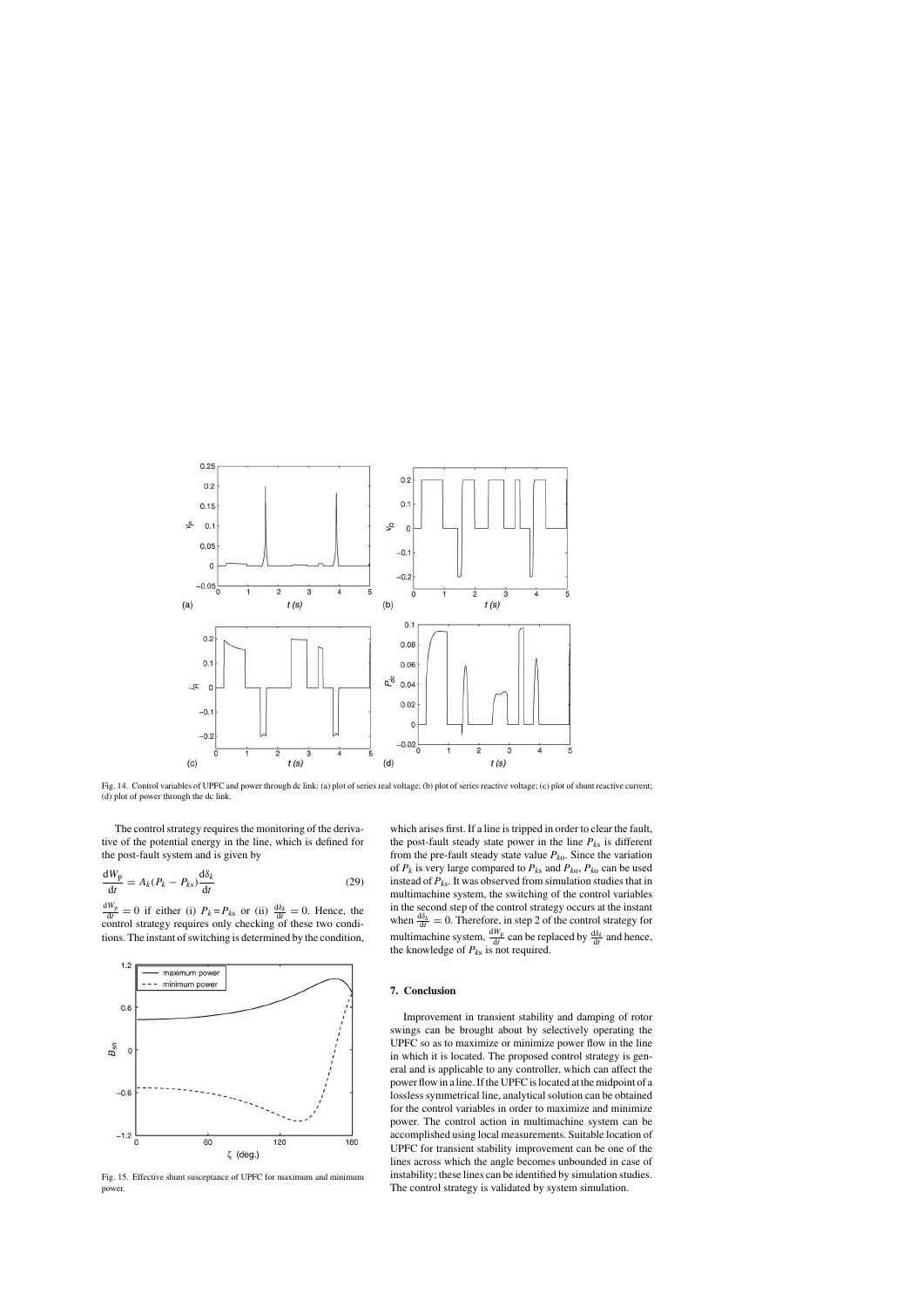# **Acknowledgements**

The financial support received from the Department of Science and Technology, Government of India under the project titled "Dynamic Security Assessment and Control of Power Grids" is gratefully acknowledged.

# **Appendix A. Expression for the coefficients** *c* **to** *t*

Let 
$$
Z_1 \angle \theta_1 = R_1 + jX_1
$$
,  $Z_2 \angle \theta_2 = R_2 + jX_2$  and  $Z \angle \theta =$   
\n
$$
Z_1 \angle \theta_1 + Z_2 \angle \theta_2.
$$
\n
$$
c = -\frac{E_1}{Z} \cos(\zeta + \theta)
$$
\n
$$
d = -\frac{E_1}{Z} \sin(\zeta + \theta)
$$
\n
$$
f = -\frac{E_1 Z_2}{Z} \cos(\zeta - \theta_2 + \theta)
$$
\n
$$
g = -\frac{E_1 Z_2}{Z} \sin(\zeta - \theta_2 + \theta)
$$
\n
$$
t = \frac{2}{\zeta}
$$

$$
l = \frac{E_1^2}{Z} \cos \theta - \frac{E_1 E_2}{Z} \cos(\zeta + \theta)
$$
  
\n
$$
m = \frac{1}{Z} \cos \theta
$$
  
\n
$$
n = \frac{Z_1 Z_2}{Z} \cos(\theta_1 + \theta_2 - \theta)
$$
  
\n
$$
\omega = -\frac{E_1}{Z} \cos(\zeta - \theta) + \frac{E_2}{Z} \cos \theta
$$
  
\n
$$
p = -\frac{E_1}{Z} \sin(\zeta - \theta) - \frac{E_2}{Z} \sin \theta
$$
  
\n
$$
q = \frac{E_1 Z_2}{Z} \cos(\zeta + \theta_2 - \theta) + \frac{E_2 Z_1}{Z} \cos(\theta_1 - \theta)
$$
  
\n
$$
r = \frac{E_1 Z_2}{Z} \sin(\zeta + \theta_2 - \theta) + \frac{E_2 Z_1}{Z} \sin(\theta_1 - \theta)
$$
  
\n
$$
t = \frac{2Z_1}{Z} \sin(\theta_1 - \theta)
$$

# **Appendix B. Expression for the coefficients** *a* ′ **to** *t* ′

$$
a' = \frac{-Z_1 \cos \theta_1 + Z_m \cos \theta_m}{Z_1^2 + Z_2^2 + 4Z_m^2 - 4Z_2 Z_m \cos(\theta_m - \theta_2) - 4Z_1 Z_m \cos(\theta_m - \theta_1) + 2Z_1 Z_2 \cos(\theta_2 - \theta_1)}
$$
  
\n
$$
b' = \frac{Z_2 Z_m^2 \cos(\theta_2 - 2\theta_m) - Z_m^3 \cos \theta_m - Z_1 Z_2^2 \cos \theta_1 + Z_1 Z_2 Z_m \cos(\theta_1 + \theta_2 - \theta_m)}{Z_1^2 + Z_2^2 + 4Z_m^2 - 4Z_2 Z_m \cos(\theta_m - \theta_2) - 4Z_1 Z_m \cos(\theta_m - \theta_1) + 2Z_1 Z_2 \cos(\theta_2 - \theta_1)}
$$
  
\n
$$
c' = \frac{[E_1 Z_m \cos(\zeta + \theta_m) - E_1 Z_2 \cos(\zeta + \theta_2) - 2E_2 Z_1 \cos \theta_1 + E_1 Z_1 \cos(\theta_1 - \zeta) + 2E_2 Z_m \cos \theta_m - E_1 Z_m \cos(\theta_m - \zeta)]}{Z_1^2 + Z_2^2 + 4Z_m^2 - 4Z_2 Z_m \cos(\theta_m - \theta_2) - 4Z_1 Z_m \cos(\theta_m - \theta_1) + 2Z_1 Z_2 \cos(\theta_2 - \theta_1)}
$$
  
\n
$$
d' = \frac{E_1 Z_m \sin(\zeta + \theta_m) - E_1 Z_2 \sin(\zeta + \theta_2) - E_1 Z_1 \sin(\theta_1 - \zeta) + E_1 Z_m \sin(\theta_m - \zeta)}{Z_1^2 + Z_2^2 + 4Z_m^2 - 4Z_2 Z_m \cos(\theta_m - \theta_2) - 4Z_1 Z_m \cos(\theta_m - \theta_1) + 2Z_1 Z_2 \cos(\theta_2 - \theta_1)}
$$
  
\n
$$
[E_1 Z_2 Z_m \cos(\zeta + \theta_m - \theta_2) - E_1 Z_m^2 \cos(\zeta + \theta_2 - \theta_m) - E_2 Z_m^2 \cos(2\theta_m) - E_1 Z_m^2 \cos(2\theta_m - \zeta) - E_1 Z_2^2 \cos \zeta
$$
  
\n
$$
+ E_1 Z_2 Z_m \cos(\zeta + \theta_2 -
$$

$$
h' = \frac{[Z_{\rm m}^2 \cos(2\theta_{\rm m}) - Z_1 Z_2 \cos(\theta_1 + \theta_2) - Z_1 Z_2 \cos(\theta_1 - \theta_2) + Z_1 Z_{\rm m} \cos(\theta_1 - \theta_{\rm m}) + Z_2 Z_{\rm m} \cos(\theta_{\rm m} - \theta_2) - Z_{\rm m}^2]}{Z_1^2 + Z_2^2 + 4Z_{\rm m}^2 - 4Z_2 Z_{\rm m} \cos(\theta_{\rm m} - \theta_2) - 4Z_1 Z_{\rm m} \cos(\theta_{\rm m} - \theta_1) + 2Z_1 Z_2 \cos(\theta_2 - \theta_1)}
$$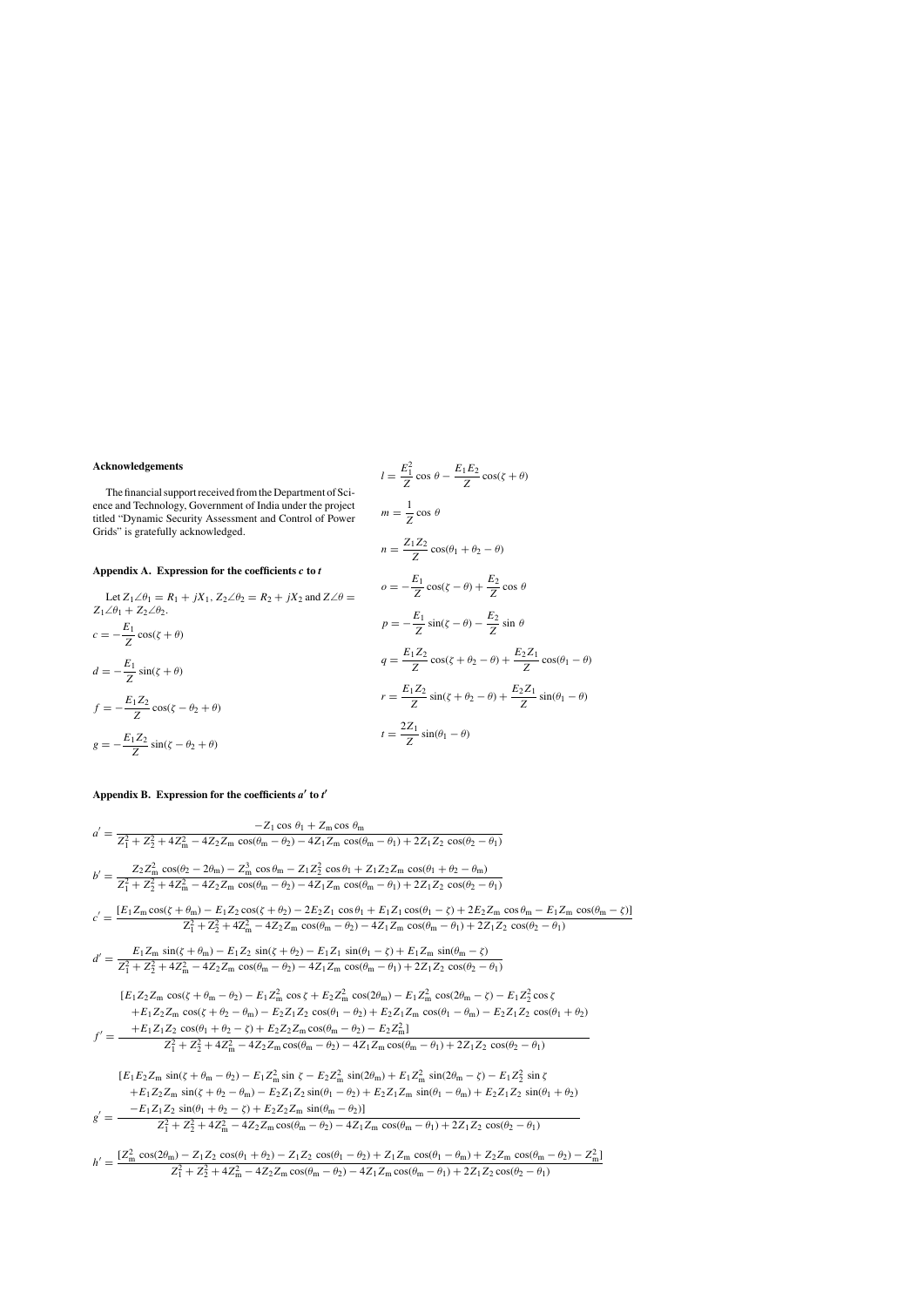$$
k' = \frac{[-Z_{\rm m}^2 \sin(2\theta_{\rm m}) + Z_1 Z_2 \sin(\theta_1 + \theta_2) - Z_1 Z_2 \sin(\theta_1 - \theta_2) + Z_1 Z_{\rm m} \sin(\theta_1 - \theta_{\rm m}) + Z_2 Z_{\rm m} \sin(\theta_{\rm m} - \theta_2)]}{Z_1^2 + Z_2^2 + 4Z_{\rm m}^2 - 4Z_2 Z_{\rm m} \cos(\theta_{\rm m} - \theta_2) - 4Z_1 Z_{\rm m} \cos(\theta_{\rm m} - \theta_1) + 2Z_1 Z_2 \cos(\theta_2 - \theta_1)}
$$

$$
l' = \frac{[E_1 E_2 Z_m \cos(\zeta + \theta_m) - E_1^2 Z_m \cos \theta_m - E_1 E_2 Z_2 \cos(\zeta + \theta_2)]}{Z_1^2 + Z_2^2 + 4Z_m^2 - 4Z_2 Z_m \cos(\theta_m - \theta_2) - 4Z_1 Z_m \cos(\theta_m - \theta_1) + 2Z_1 Z_2 \cos(\theta_2 - \theta_1)}
$$
  

$$
l' = \frac{+E_1^2 Z_2 \cos \theta_2 - E_2^2 Z_1 \cos \theta_1 + E_1 E_2 Z_1 \cos(\theta_1 - \zeta) + E_2^2 Z_m \cos \theta_m - E_1 E_2 Z_m \cos(\theta_m - \zeta)]^l}{Z_1^2 + Z_2^2 + 4Z_m^2 - 4Z_2 Z_m \cos(\theta_m - \theta_2) - 4Z_1 Z_m \cos(\theta_m - \theta_1) + 2Z_1 Z_2 \cos(\theta_2 - \theta_1)}
$$

$$
m' = -\frac{Z_1 Z_2}{Z} \cos \theta
$$
  
\n
$$
n' = -\frac{Z_1 Z_2}{Z} \cos(\theta_1 + \theta_2 - \theta) + \frac{Z_m^2}{Z} \cos(2\theta_m - \theta)
$$
  
\n
$$
\phi' = \frac{E_1}{Z} \cos(\zeta - \theta) - \frac{E_2}{Z} \cos \theta
$$
  
\n
$$
p' = \frac{E_1 Z_m}{Z} \cos(\zeta + \theta_m - \theta) - \frac{E_1 Z_2}{Z} \cos(\zeta + \theta_2 - \theta) - \frac{E_2 Z_1}{Z} \cos(\theta_1 - \theta) + \frac{E_2 Z_m}{Z} \cos(\theta_m - \theta)
$$
  
\n
$$
r' = \frac{E_1 Z_m}{Z} \sin(\zeta + \theta_m - \theta) - \frac{E_1 Z_2}{Z} \sin(\zeta + \theta_2 - \theta) - \frac{E_2 Z_1}{Z} \sin(\theta_1 - \theta) + \frac{E_2 Z_m}{Z} \sin(\theta_m - \theta)
$$
  
\n
$$
s' = -\frac{Z_1}{Z} \cos(\theta_1 - \theta) + \frac{Z_m}{Z} \cos(\theta_m - \theta) - 1 + \frac{Z_m}{Z} \cos(\theta_m - \theta) - \frac{Z_2}{Z} \cos(\theta - \theta_2)
$$
  
\n
$$
t' = -\frac{Z_1}{Z} \sin(\theta_1 - \theta) - \frac{Z_2}{Z} \sin(\theta - \theta_2)
$$
  
\nwhere  
\n
$$
Z \angle \theta = 2Z_m \angle \theta_m - Z_1 \angle \theta_1 - Z_2 \angle \theta_2
$$

# **Appendix C. SMIB system data**

Data are given on base MVA of 892.4 and base voltage of 500 kV. Frequency is 60 Hz.

Generator data: $x_d = 1.79$ ,  $x'_d = 0.169$ ,  $T'_{d0} = 4.3$ ,  $R_a =$  $0, x_{q} = 1.71, x'_{q} = 0.169, T'_{q0} = 0.85, H = 5, D = 0.$ Operating condition:  $P_e = 0.03$ ,  $V_g = 1$ . AVR data:  $K_E = 200$ ,  $T_E = 0.05$ ,  $E_{\text{fdmax}} = 6$ ,  $E_{\text{fdmin}} = -6$ . Transmission line data:  $R_E = 0.02$ ,  $X_E = 1$ ,  $E_b = 1$ . UPFC data:  $I_{\text{max}} = 0.1$ ,  $V_{\text{max}} = 0.2$ .

## **References**

- [1] N.G. Hingorani, L. Gyugyi, Understanding FACTS: Concepts and Technology of Flexible AC Transmission Systems, IEEE Press, NY, 2000.
- [2] L. Gyugyi, Unified power-flow control concept for flexible AC transmission systems, IEE Proc. C 139 (4) (July 1992) 323– 331.
- [3] K.R. Padiyar, A.M. Kulkarni, Control design and simulation of unified power flow controller, IEEE Trans. Power Deliv. 13 (4) (1998) 1348–1354.
- [4] R. Mihalic, P. Zunko, D. Povh, Improvement of transient stability using unified power flow controller, IEEE Trans. Power Deliv. 11 (1) (1996) 485–492.
- [5] J. Bian, D.G. Ramey, R.J. Nelson, A. Edris, A study of equipment sizes and constraints for a unified power flow controller, IEEE Trans. Power Deliv. 12 (3) (1997) 1385–1391.
- [6] IEEE Committee Report, A description of discrete supplementary controls for stability, IEEE Trans. Power Appar. Syst. 97 (1) (January/Februaray 1978) 149–165.
- [7] M.L. Shelton, W.A. Mittelstadt, P.F. Winkleman, W.L. Bellerby, Bonneville power administration 1400 MW braking resistor, IEEE Trans. Power Appar. Syst. 94 (2) (1975) 602–611.
- [8] O.J.M. Smith, Power system transient control by capacitor switching, IEEE Trans. Power Appar. Syst. 88 (1) (1969) 28–35.
- [9] D.N. Kosterev, W.J. Kolodziej, Bang–bang series capacitor transient stability control, IEEE Trans. Power Syst. 10 (2) (1995) 915– 924.
- [10] J. Chang, J.H. Chow, Time-optimal control of power systems requiring multiple switchings of series capacitors, IEEE Trans. Power Syst. 13 (2) (1998) 367–373.